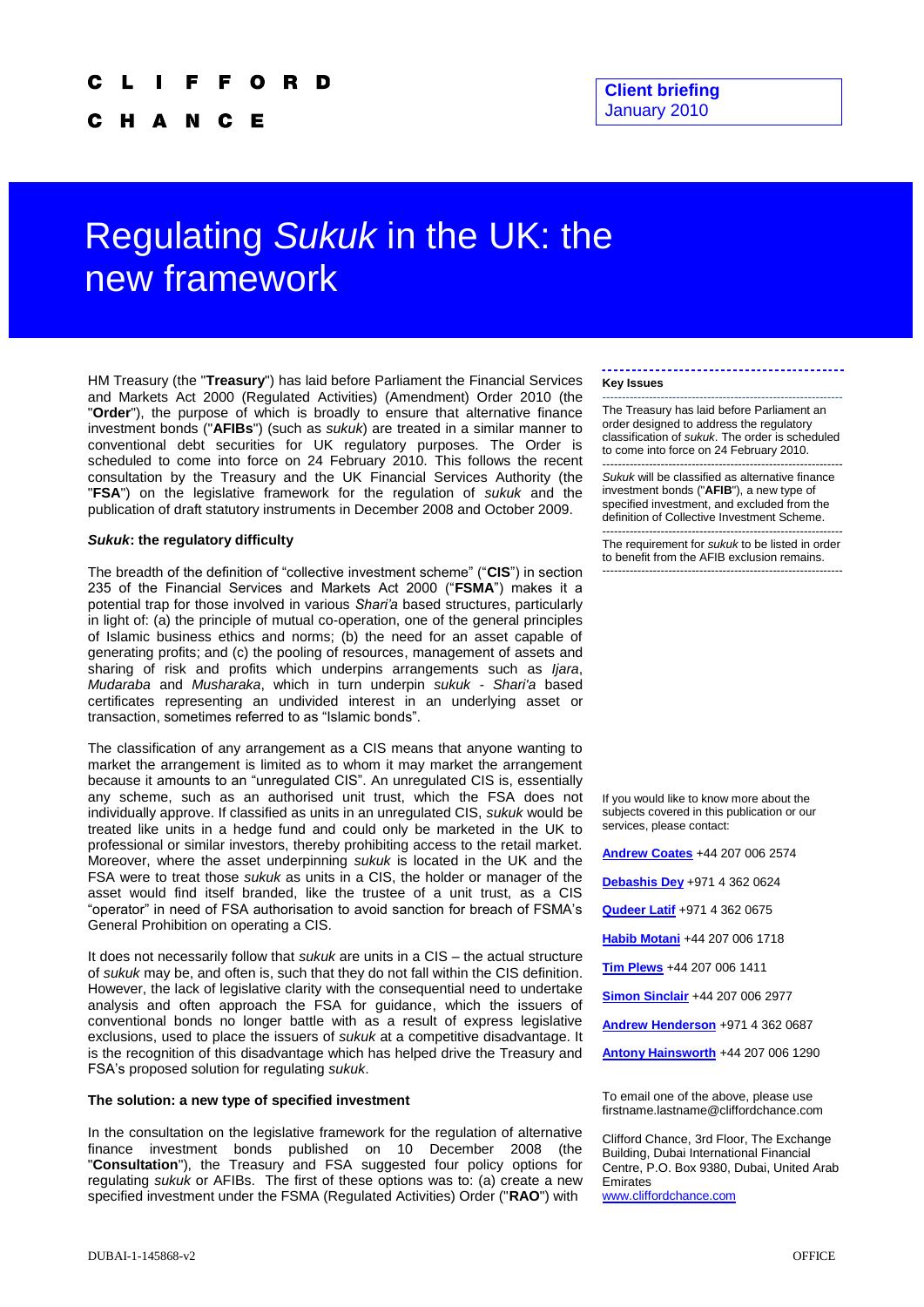a unique regulatory definition of AFIBs for this purpose; and (b) amend the FSMA (CIS) Order ("**CIS Order**") to exclude AFIBs from CIS regulation in light of the new specified investment. As indicated in the summary of responses published jointly by the Treasury and the FSA in October 2009 (the "**Response**"), this was the option chosen. The goal is to regulate AFIBs in an equivalent manner to conventional bonds with the benefit, in the words of the Treasury and FSA, of "*[providing] clarity about the regulatory treatment and [reducing] compliance and legal costs for these instruments and thus [facilitating] their issuance in the UK.*" The Order implements the relevant changes.

In order for *sukuk* or other similar instruments to fall within the definition of an AFIB under the new article 77A of the RAO and, therefore, the amended paragraph 5 of the CIS Order which includes instruments falling within the article 77A definition, they will need to have the following characteristics:

- 1. **Payment of capital** the AFIB-holder's payment of an amount of money (the "**Capital**") to the AFIB-issuer;
- 2. **Identification of assets** the identification of assets, or a class of assets, which the AFIB-issuer will acquire for the purpose of generating income or gains directly or indirectly ("**AFIB Assets**")(an interpretative provision specifies that this may be assets of any kind, including rights in relation to property owned by someone other than the AFIB-holder, and may be acquired before or after the arrangements take effect);
- 3. **Fixed term** the specification of a period at the end of which it ceases to have effect (the "**AFIB Term**");
- 4. **Structure of payments** the AFIB issuer's undertaking to: (a) repay the Capital (the "**Redemption Payment**") to the AFIB-holder during or at the end of the AFIB Term (whether or not in instalments); and (b) to pay to the AFIBholder other payments on one or more occasions during or at the end of the AFIB Term (the "**Additional Payments**");
- 5. **Amount of payments**  the amount of the Additional Payments must not exceed an amount which would, at the time at which the AFIB is issued, be a "reasonable commercial return on a loan of capital"; and
- 6. **Listed or traded** the admission of the AFIB to: (a) an official list within the meaning of the Prospectus Directive; or (b) trading on a regulated market within the meaning of the Markets in Financial Instruments Directive.

The definition is similar to that contained in the draft order which was circulated with the Response. The Treasury and FSA have also added language to make it clear that AFIBs do not fall within the RAO definition of "instruments creating or acknowledging indebtedness", thereby maintaining a distinction between AFIBs and conventional bonds.

In addition to adding an AFIB as a new RAO specified investment, the Treasury and FSA have added it as a new controlled investment for the purpose of the FSMA (Financial Promotion) Order. This will ensure that the financial promotion regime is properly aligned with the RAO and removes the promotion of AFIBs from the FSMA (Promotion of CIS) Order.

## **Exchanges and Listing**

Perhaps the most significant extension, compared to the regime suggested in the Consultation, is the broadening of the category of exchanges and/or lists to which AFIBs can be admitted to fall within the definition. The former proposed definition would have restricted the category of exchanges and/or lists to recognised investment exchanges within the meaning of FSMA, *i.e.* an exchange in respect of which the FSA has made a recognition order. The definition now adopted extends this to include any regulated exchange located in the EEA.

The category of exchanges is, however, more narrow than the HM Revenue & Customs list of recognised exchanges for the purposes of the AFIB definition under the Finance Act 2007. So, whereas *sukuk* listed on, for example, the NASDAQ Dubai would receive the same tax treatment as *sukuk* listed on the LSE, *sukuk* with characteristics 1 to 5 above listed on the NASDAQ Dubai could not be offered to retail investors in the UK, whereas *sukuk* having the same characteristics and listed on the LSE could be.

Moreover, the requirement for an AFIB to be listed places it at a disadvantage as against a conventional bond in respect of which there is no listing requirement in order to qualify for inclusion within the RAO definition of "instruments creating or acknowledging indebtedness" and, therefore, exclusion from the definition of a CIS in the CIS Order. However, the Treasury and FSA have sought to justify their position by reference to the risk of regulatory arbitrage, *i.e.* "*the risk that the exclusion from being classified as a CIS is exploited by instruments not intended to be excluded*". They also point to the fact that the tax regime for AFIBs also requires a listing.

## **Analysis**

Legal certainty is necessary for doing business and in this regard the express recognition of *sukuk* is most positive. Some may argue that the solution is not perfect and that the Treasury and FSA have not completely achieved their